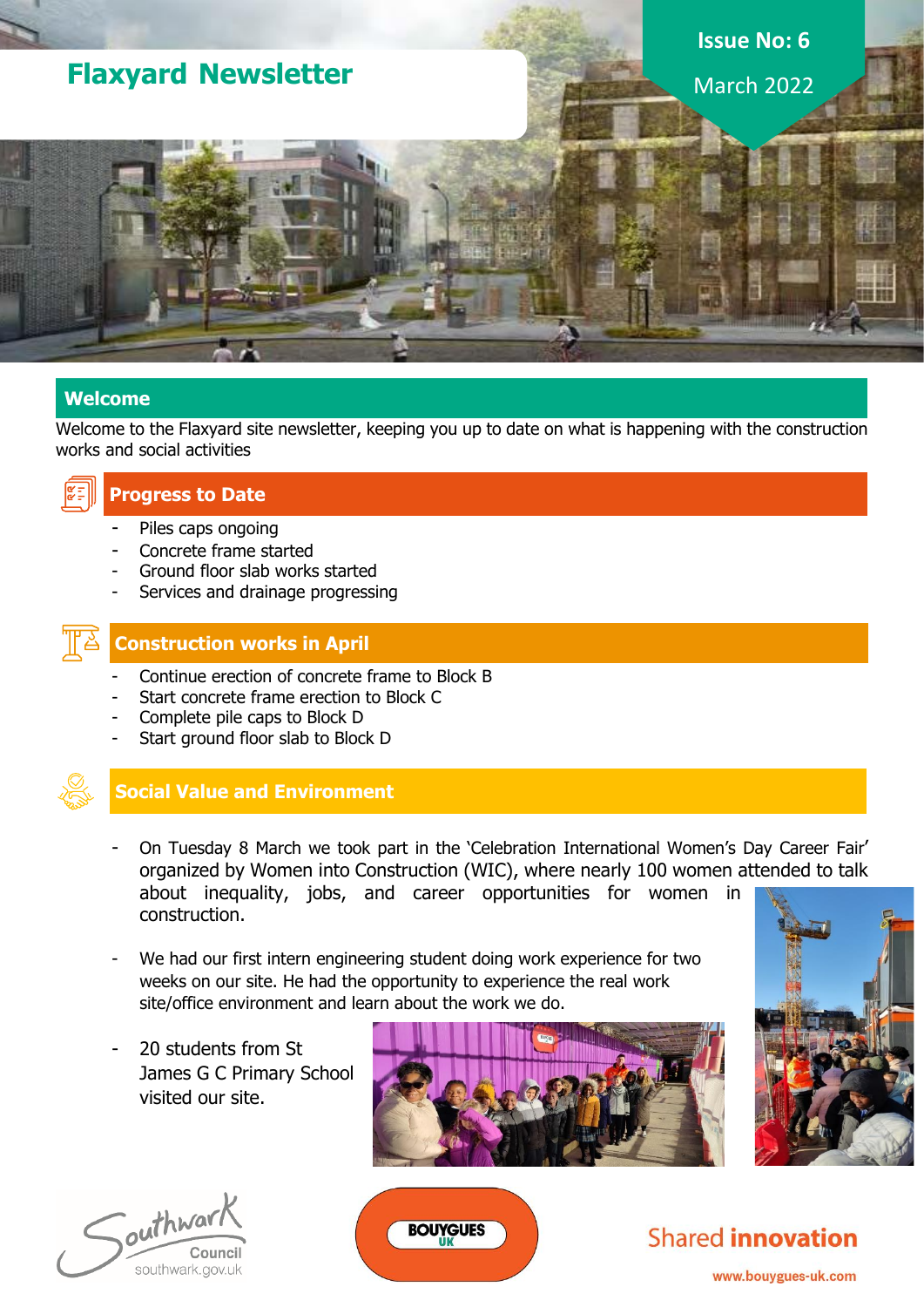- We would like to send you updates by email to reduce our carbon footprint and be more ecofriendly. If you are happy to receive these updates by email instead of post, please email Suzi Mattos and ask her to add you onto our email list.
- **Ukraine Appeal - We are collecting donations**: You can drop your donation at the Flaxyard Site, and we will deliver it to the Lewisham Polish Centre which is sending to deliveries to Ukraine and Poland. Please see a list of items which they are in need of at the moment.

| <b>Ukrainian Appeal</b>                                          | <b>LEWISHAM</b><br>POLISI<br><b>CEN</b><br>POLSKI OSRODEK LEWISHAM  |  |
|------------------------------------------------------------------|---------------------------------------------------------------------|--|
| We are currently accepting:                                      |                                                                     |  |
| <b>Medicines and medical products</b><br><b>Emergency kits;</b>  | <b>Sleeping bags</b>                                                |  |
| Radiotelephones;                                                 | <b>Sleeping mats</b><br><b>Tactical vests</b>                       |  |
| <b>Food for babies;</b><br>Food products with a long shelf life; | <b>Unloading vests</b><br><b>Protective helmets</b>                 |  |
| <b>Personal hygiene products;</b><br><b>Flashlights;</b>         | Thermal blankets - like in ambulances                               |  |
| <b>Disposable plates and utensils;</b>                           | Thermal underwear;<br>Plastic canisters for storing drinking water; |  |
| Work gloves, fireproof;<br>Latex gloves, rubber gloves;          | <b>Night vision devices</b>                                         |  |
| Respirators with a high degree of<br>protection;                 | <b>Headlights</b>                                                   |  |
| Items for children with allergies - formula milk,<br>creams, etc |                                                                     |  |
|                                                                  |                                                                     |  |

 $\int_{\text{out}}^{\text{in}}$ Council southwark.gov.uk



## **Shared innovation**

www.bouygues-uk.com